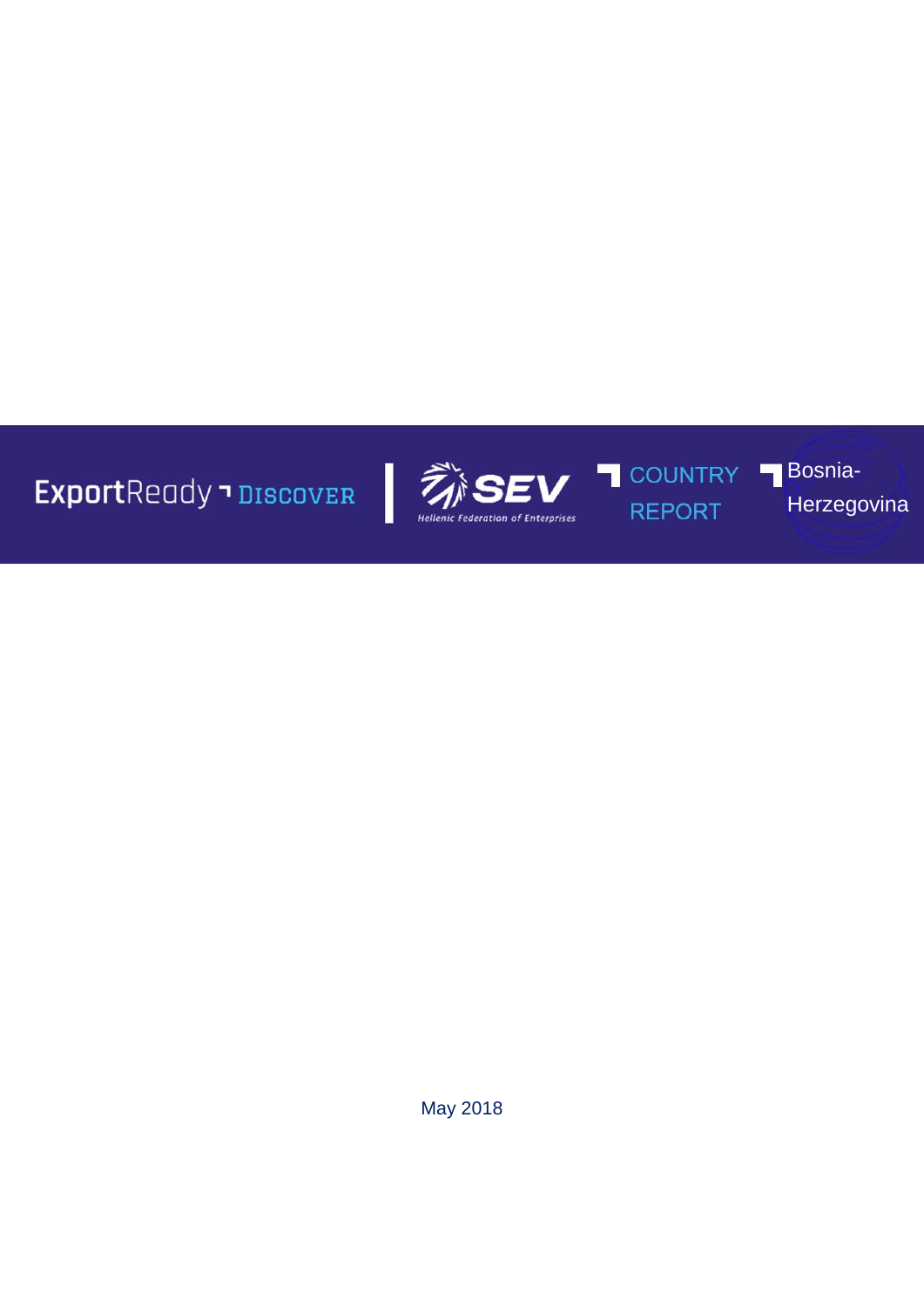

I

COUNTRY Bosnia-**REPORT** 

**Herzegovina** 

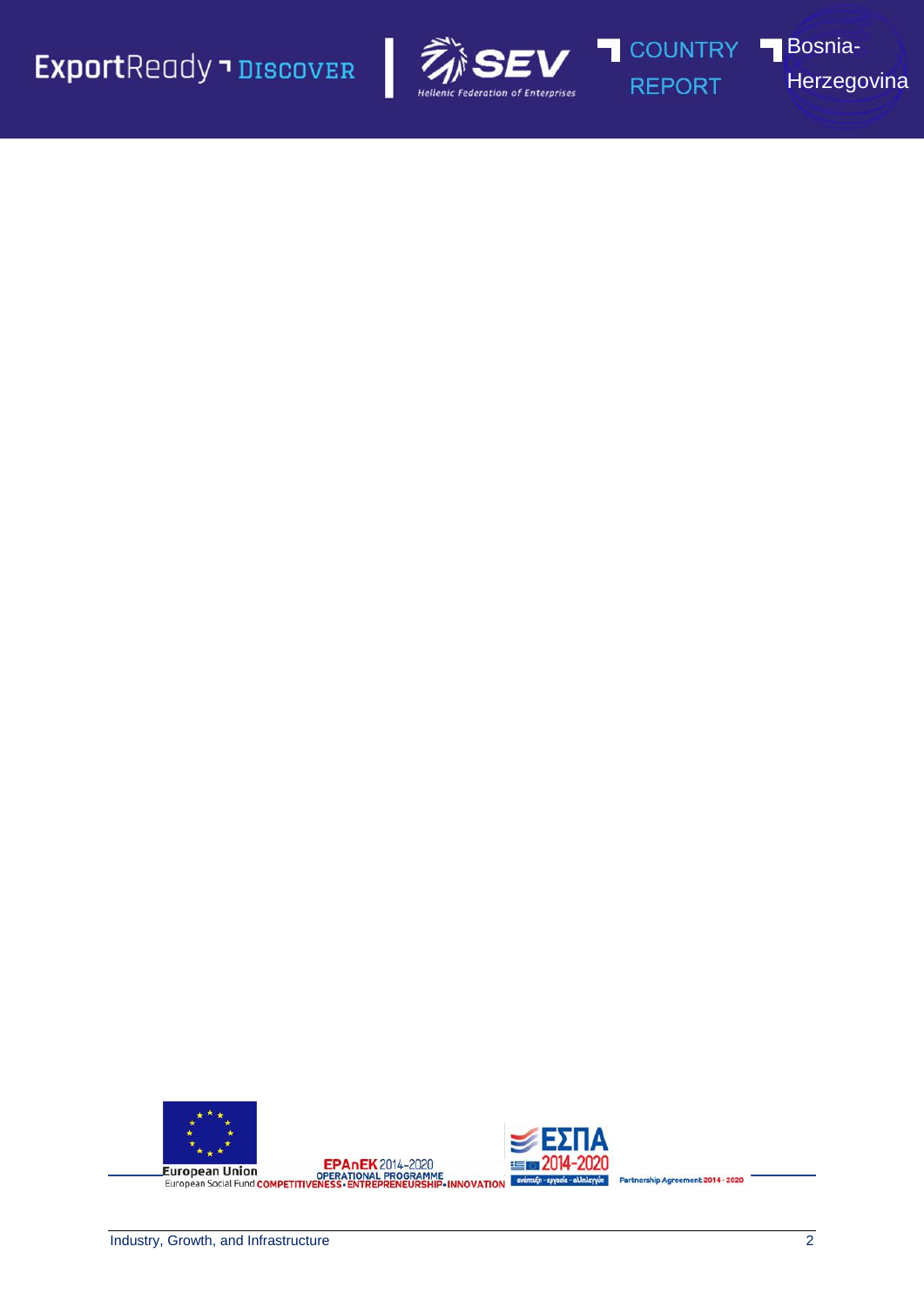

COUNTRY Bosnia-**REPORT** 

Herzegovina

## **Contents**

### For further information

Industry, Growth and Infrastructure

**SEV Hellenic Federation of Enterprises** 

T. +30 211 5006 121

E. ir@sev.org.gr

Follow us on:

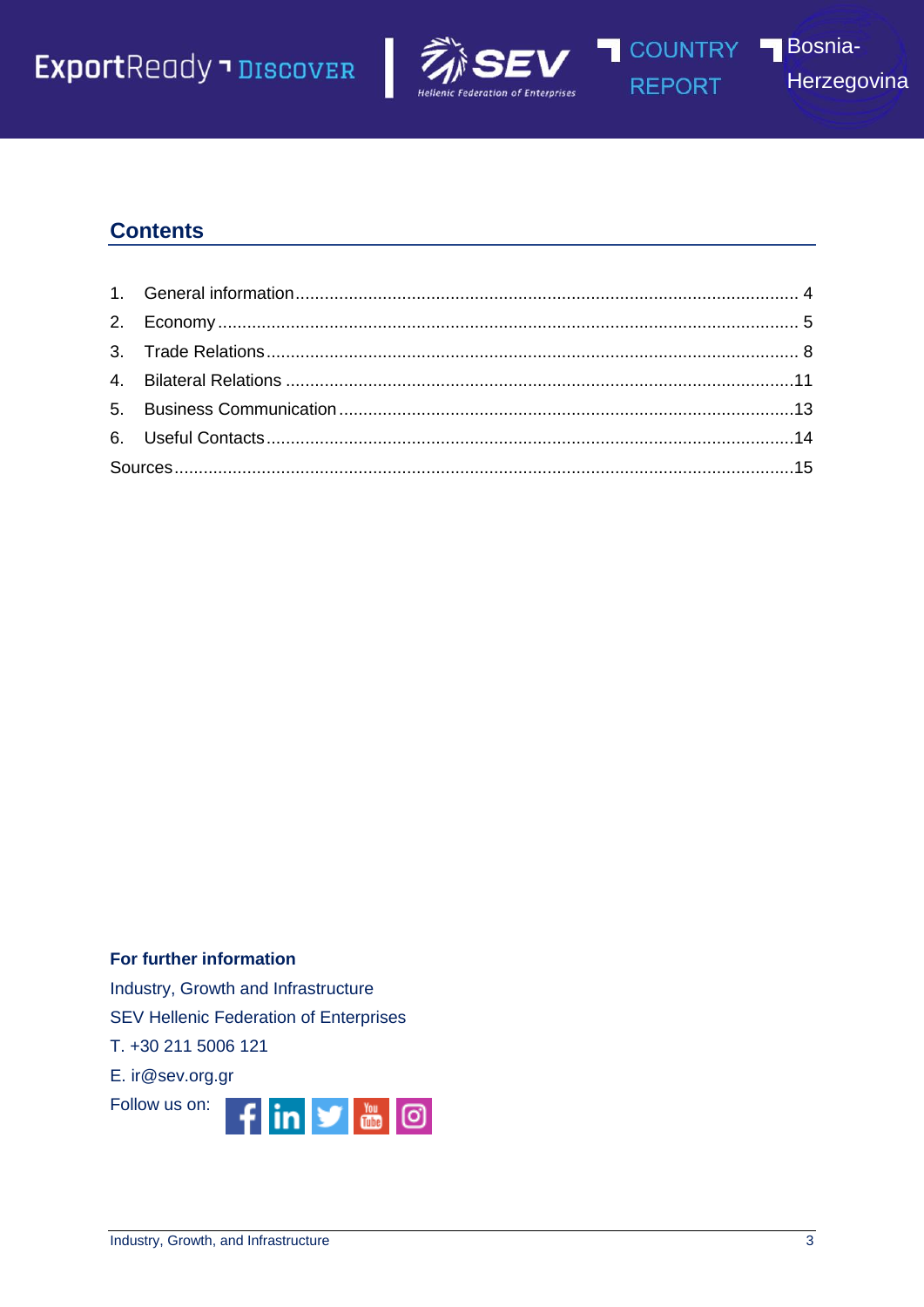

**REPORT** 

### <span id="page-3-0"></span>**1. General information**

### **1.1Geography**

• Area: 51,210 km<sup>2</sup>

### **1.2 Population**

- Total Population: 3,516,816
- Natural Increase: -0.5%
- Urban Population: 39.9%
- Population of main cities: Sarajevo (369,534) ; Banja Luka (150,997) ; Tuzla (80,570) ; Zenica (73,751) ; Mostar (65,286)
- Ethnic Origins: Bosnian about 50.11%, Serb about 30.78%, Croat about 15.43%, Other about 3.68%.
- Religion: Muslim 50.7%, Serbian Orthodox Christian 30.75%, Roman Catholic 15.19%, Agnostic or Atheist 1.1%, Others 2.26%

### **1.3Language**

- Official Language: Bosnian, Croatian, Serbian
- Business Language(s): English

### **1.4Government**

- Bosnia and Herzegovina is a parliamentary republic.
- As a 'compound' State, it is in line with the General Framework Agreement for Peace in Bosnia and Herzegovina (Dayton, Paris, 1995).
- It consists of two entities: the Federation of Bosnia and Herzegovina (51% of territory, majority of Croats and Bosnians) and the Republic of Srpska (49% of territory, Serbian majority).
- Another 'sub-entity' is the District Brcko that was the subject of disputes and international arbitrage.
- Thus, Bosnia and Herzegovina has two entities plus the Brcko District.
- Current Political Leaders:

Chief of State: Mladen Ivanic (since 17 November 2016) - Bosnian Serb Party of Democratic Progress (PDP)

Head of Government: Denis Zvizdic (since 31 March 2015) - Party of Democratic Action

### **1.5 Currency**

Bosnian Mark (BAM)

Exchange Rate on May 04, 2018: 1 BAM = 0.5113 EUR, 1 EUR = 1.9558 BAM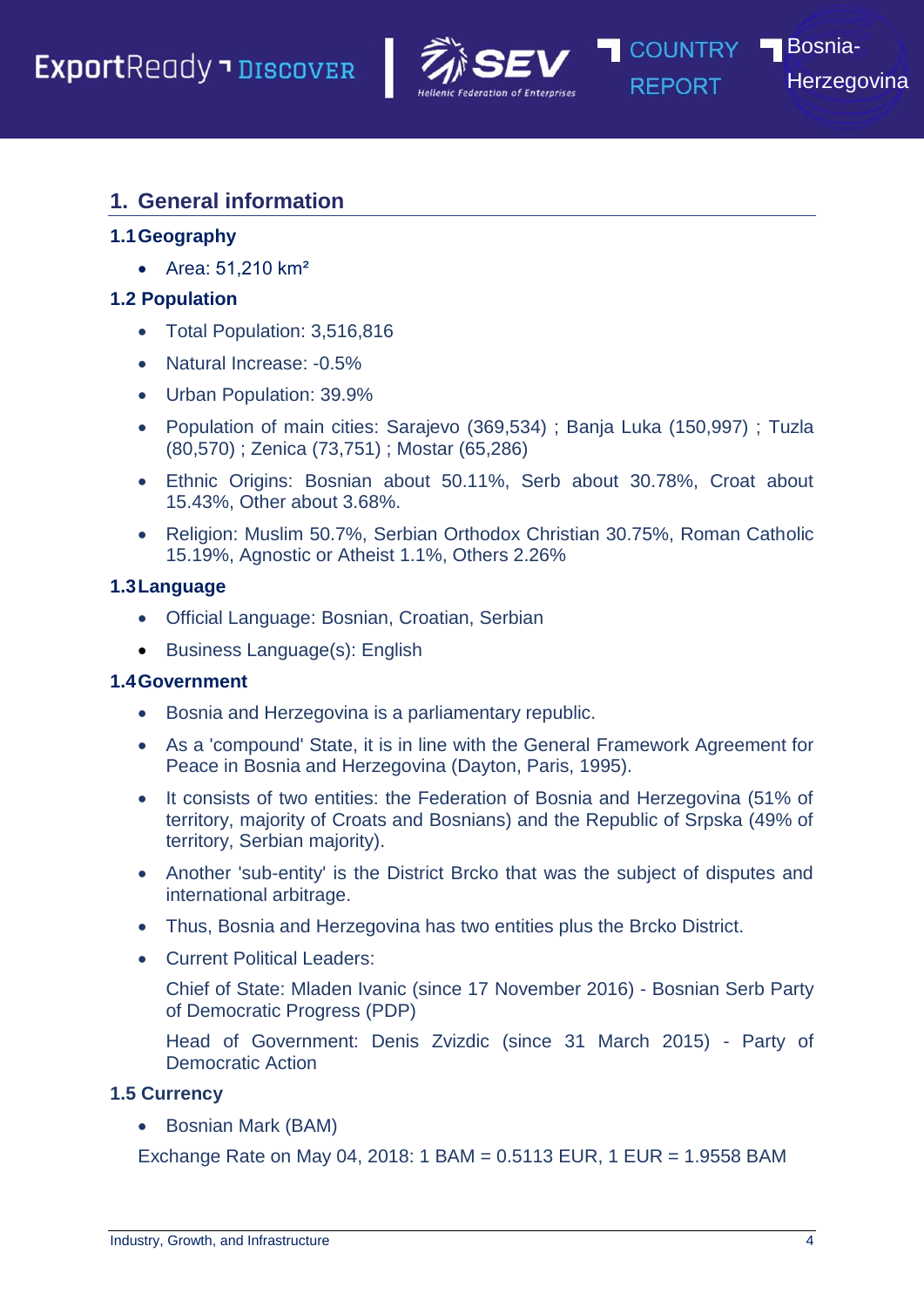

**REPORT** 

### <span id="page-4-0"></span>**2. Economy**

### **2.1 General Overview**

Since 1995, Bosnia and Herzegovina has been ruled under the Constitution that resulted from the Dayton Peace Agreement, which ended the inter-ethnic conflict of 1992-1995.

The conflict destroyed much of the Bosnian economy and infrastructure, increased unemployment and decreased production.

In 2005, Bosnia and Herzegovina began negotiations for its EU accession. The Stabilization and Association Agreement (SAA) with the EU was ratified and entered into force on 1 June 2015.

In February 2016, Bosnia and Herzegovina formally submitted its application to join the EU, however little progress has been made in this regard and the country is yet to receive an official candidate status, which was granted to Albania and Macedonia (FYROM) in 2014 and 2015.

In its post-conflict transition, major political, social and economic changes have been accomplished, particularly in banking, foreign direct investment and tourism.

GDP has followed an irregular pace in recent years, at a rate of 2.14% in 2013 (up from -1.2% in 2012), then 1.1% in 2014, 3% in 2015 and 2% in 2016. Growth was expected to have reached 3% in 2017 both according to Central Bank of BiH and World Bank estimates (2.5% according to the IMF World Economic Outlook).

The global economic crisis did not spare the country, despite the low level of integration of the Bosnian economy to international markets. The crisis highlighted the fragility of the country's public finances, manifested by the weight of public spending and the intensification of the current deficit following a reduction in remittances from the Bosnian global diaspora.

The economic structure is weak. The relatively small manufacturing base is concentrated on low-value-added products and the economy is dependent on emerging Eastern European markets, which account for around 50% of exports.

Bosnia and Herzegovina continues to receive EU and IMF macro-economic financial help packages and programs. In September 2016, the IMF passed a new three-year EUR 550 million loan to help the Government with its reforms. After disbursing EUR 79.2 million, the IMF decided to release another tranche of EUR 74.6 million in February 2018 (payouts were frozen in 2017) stating that the county has made progress in lowering internal and external imbalances and enhancing growth potential.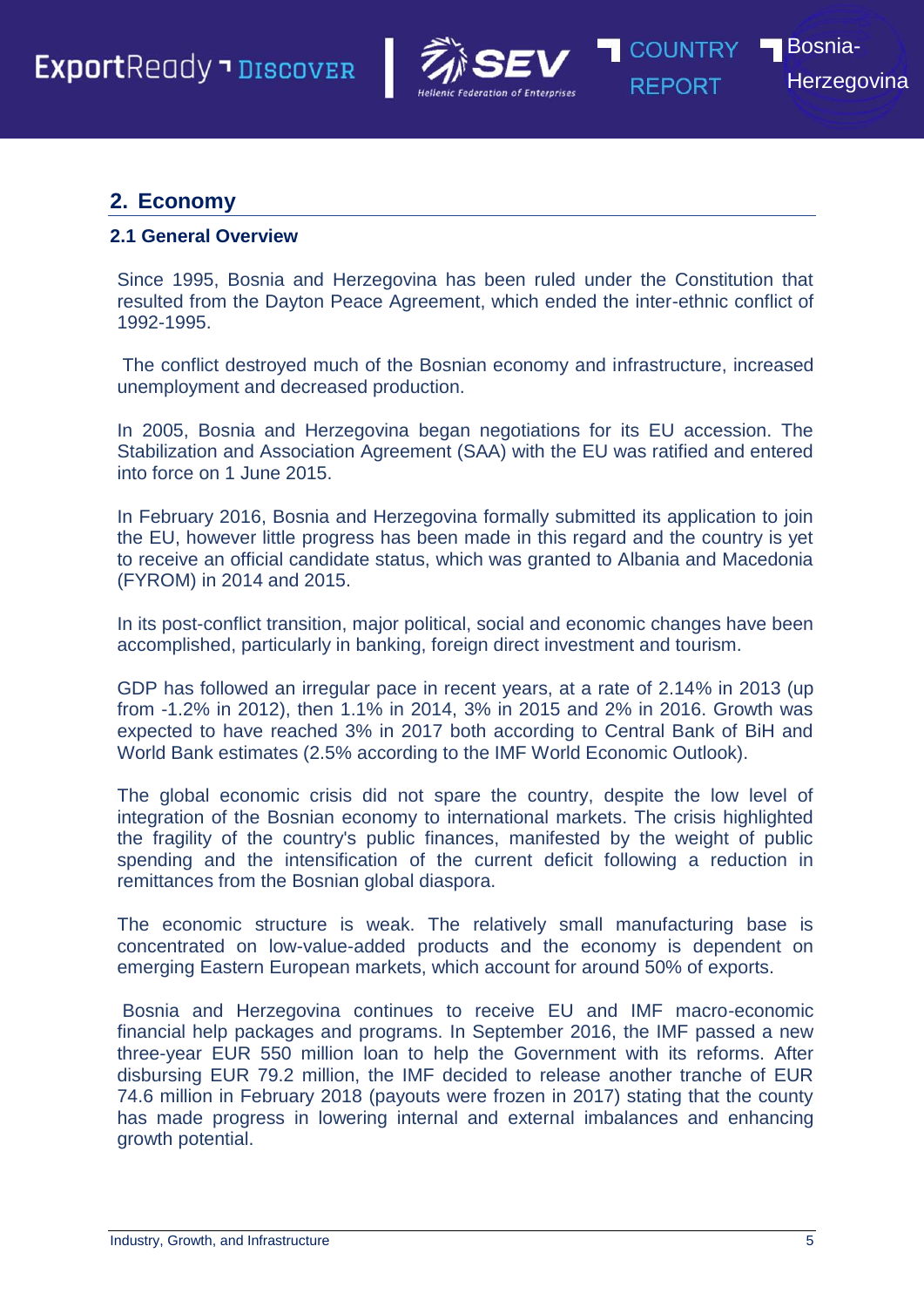

**REPORT** 

The domestic political complexities (likely to be exacerbated by general elections which are scheduled to take place in October 2018) as well the international situation, indicate modest growth during the forecast period.

The growth rate is expected to reach 3.2% in 2018 according to the World Bank (down from its initial forecast of 3.7%) and accelerate slightly to 3.4% in 2019 and 3.5% in 2020.

In particular, corruption and the high level of unemployment (20.5% in 2017, according to Labor Force Survey and IMF World Economic Outlook) are major hurdles to the country's economic development. Another major challenge is the current account deficit, as the country imports far more than it exports and has a large public sector. In addition, agriculture has largely been privatized thus increasing the net import of food products.

| <b>Main</b><br><b>Indicators</b>                           | 2015   | 2016   | 2017   | 2018(e) | 2019(e) |
|------------------------------------------------------------|--------|--------|--------|---------|---------|
| <b>GDP</b> (billions<br>USD)                               | 16.17  | 16.57  | 17.46e | 18.56   | 19.45   |
| <b>GDP</b> (Constant<br><b>Prices, Annual %</b><br>Change) | 3.0    | 2.0    | 2.5e   | 2.6     | 2.7     |
| <b>GDP</b> per<br>Capita (USD)                             | 4,187  | 4,298  | 4,540e | 4,837   | 5,076   |
| <b>Inflation</b><br>Rate (%)                               | $-1.0$ | $-1.1$ | 1.8e   | 1.2     | 1.6     |

*Table 1: Main Economic Indicators. Source: IMF – World Economic Outlook Database 2016*

### **Strengths**

- A currency board has helped to provide a stable exchange rate and fairly low inflation
- Foreign exchange reserves currently cover more than six months of imports

#### **Weaknesses**

- Persisting ethnic-nationalistic pressures. Highly ethnically fragmented government hinders efficient policymaking
- Widespread poverty and high unemployment
- Small manufacturing base concentrated on low-value-added products
- Main export destinations are other emerging Eastern European countries
- Continued large current account deficits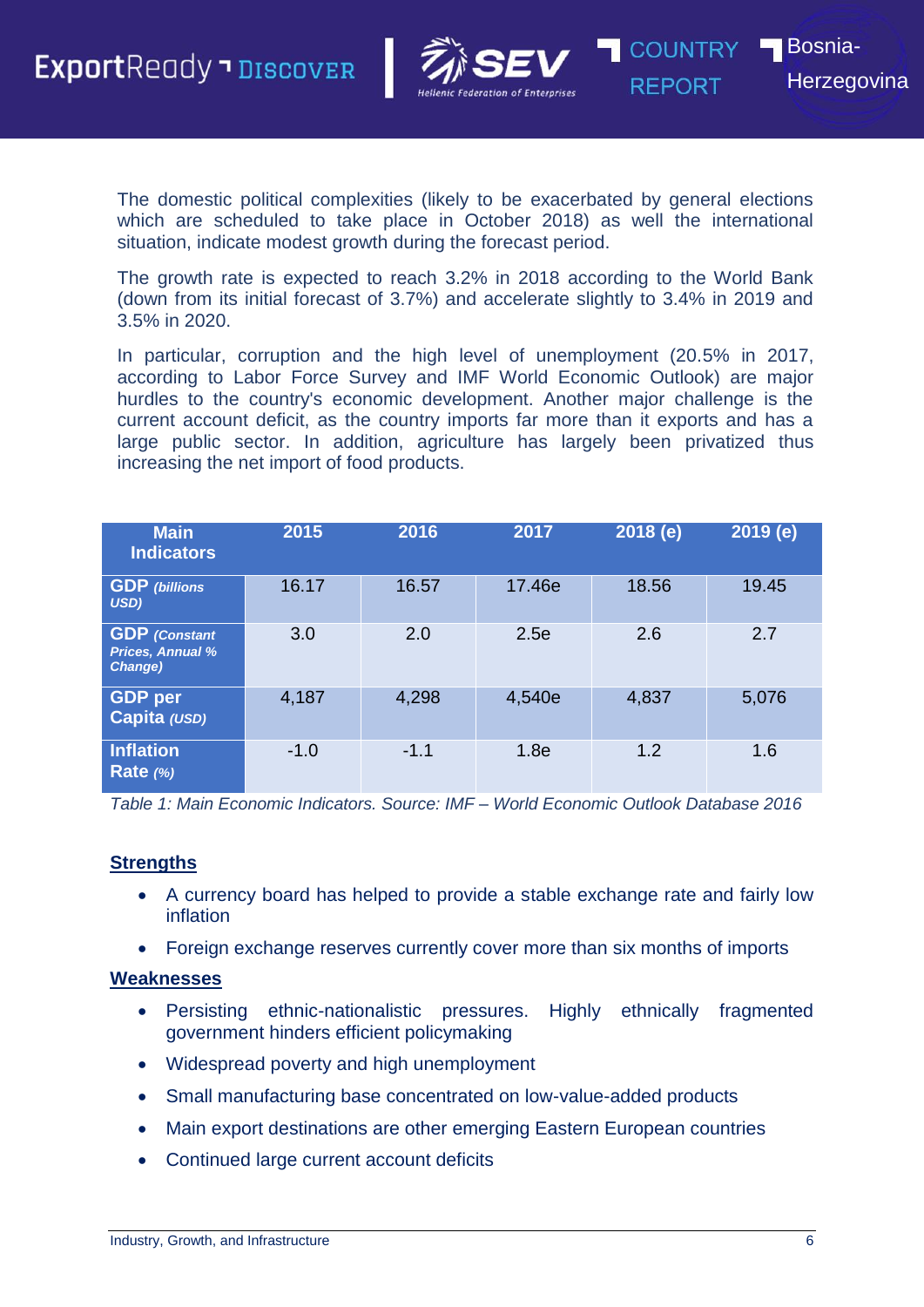

**REPORT** 

- High external debt burden
- High vulnerability to external shocks, including natural disasters

### **Structure of the Economy**

The agricultural sector accounts for 7.8% of GDP (CIA World Factbook 2017 estimates) and nearly 20% of total employment, with wheat, fruits, vegetables, livestock and poultry being the main agriculture products.

The industry sector represents 26.8% of GDP (2017 estimates) and is estimated to have grown at a rate of 3% in 2017.

Bosnia and Herzegovina mainly produces raw material such as steel, coal, iron ore, lead, zinc and aluminum.

Additionally, wood is an important sector and export commodity.

Other important production sectors are mineral and chemical products, machinery, mechanical appliances, textile and footwear. However, the industry has been shrinking since the end of 2008 due to the global financial crisis and the subsequent fall in both domestic and European demand.

Although its production capacities have now been restored since the end of the Yugoslav Wars (1995-2001), the Bosnian economy continues to endure considerable structural difficulties.

Lastly, the service sector contributes 65.4% of GDP (2017 estimates). The most important service sector of the economy is trade, followed by business services, transport and construction.

| <b>Breakdown of</b><br><b>Economic</b><br><b>Activity By</b><br><b>Sector</b> | <b>Agriculture</b> | <b>Industry</b> | <b>Services</b> |
|-------------------------------------------------------------------------------|--------------------|-----------------|-----------------|
| <b>Employment By</b><br><b>Sector</b> (in % of Total<br><b>Employment)</b>    | 18.0               | 30.4            | 51.7            |
| <b>Value Added (in %)</b><br>of GDP)                                          | 7.7                | 28.1            | 64.2            |
| <b>Value</b><br><b>Added (Annual %</b><br>Change)                             | 7.6                | 4.4             | 2.0             |

*Table 2: Economic Activity by Sector. Source: World Bank, 2016.*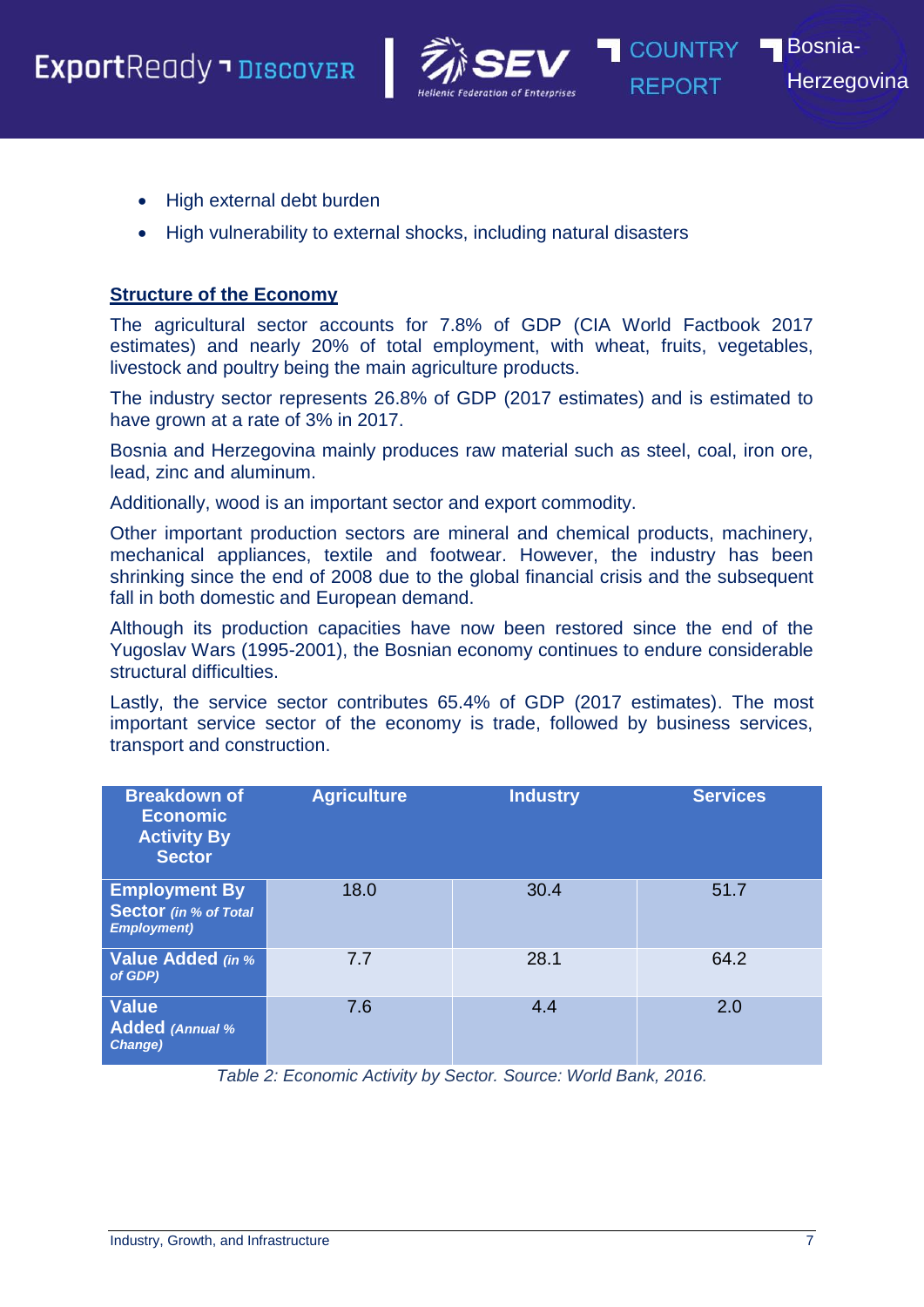

**REPORT** 

### **2.2Taxation**

- Company Tax : Profit Tax: 10%
- Withholding Taxes: Dividends: 5%, Interest:10%, Royalties: 10%
- VAT: 17%
- Social Security Contributions Paid By Employers: In the Federation of Bosnia and Herzegovina, the employer contributes 10.5% of the employee's gross salary to social security. In the Brcko District, the employer contributes 6% of the employee's gross salary to social security if the entity selected to follow the Federation of Bosnia and Herzegovina laws. If the entity is adhering by the Republic of Srpska, there is no employer contribution to social security.
- In the Republic of Srpska, the employer does not contribute to social security.

### <span id="page-7-0"></span>**3. Trade Relations**

### **3.1. General Overview**

Bosnia and Herzegovina is open to foreign trade and is expanding its global partner network.

Its trade-to-GDP ratio is 88% (World Bank, latest estimates).

Custom duties are relatively low for most products, but various non-tariff barriers are in place. Anti-dumping and countervailing duties are sometimes imposed to protect the local industry if the price of merchandise is below the domestic market price or if it is subsidized.

Bosnia and Herzegovina seeks to attract higher foreign investment through Free Trade Zones within the country that allow investors to invest capital in specific areas, transfer their profits and re-transfer capital. Custom duties and tariffs are not payable on imports into these zones. Furthermore, equipment (except passenger vehicles, slot and gambling machines) imported as part of share capital is exempt from custom duties.

Bosnia and Herzegovina's trade balance is structurally in deficit, which reached EUR 3.62 billion in 2017 (EUR 3.44 billion in 2016) (Agency for Statistics of Bosnia and Herzegovina). Nonetheless, exports grew at a higher rate than imports in 2017 (17.4% as opposed to 12.2%), which helped improve coverage of imports by exports (61% in 2017 as opposed to 58.3% in 2016).

The country's main export partners were Germany (14.4%), Croatia (11.6%), Italy (11%), Serbia (9.9%) and Slovenia (8.8%) in 2017. Its main suppliers were Germany (11.6%), Italy (11.4%), Serbia (11.2%), Croatia (10.1%) and China (6.5%).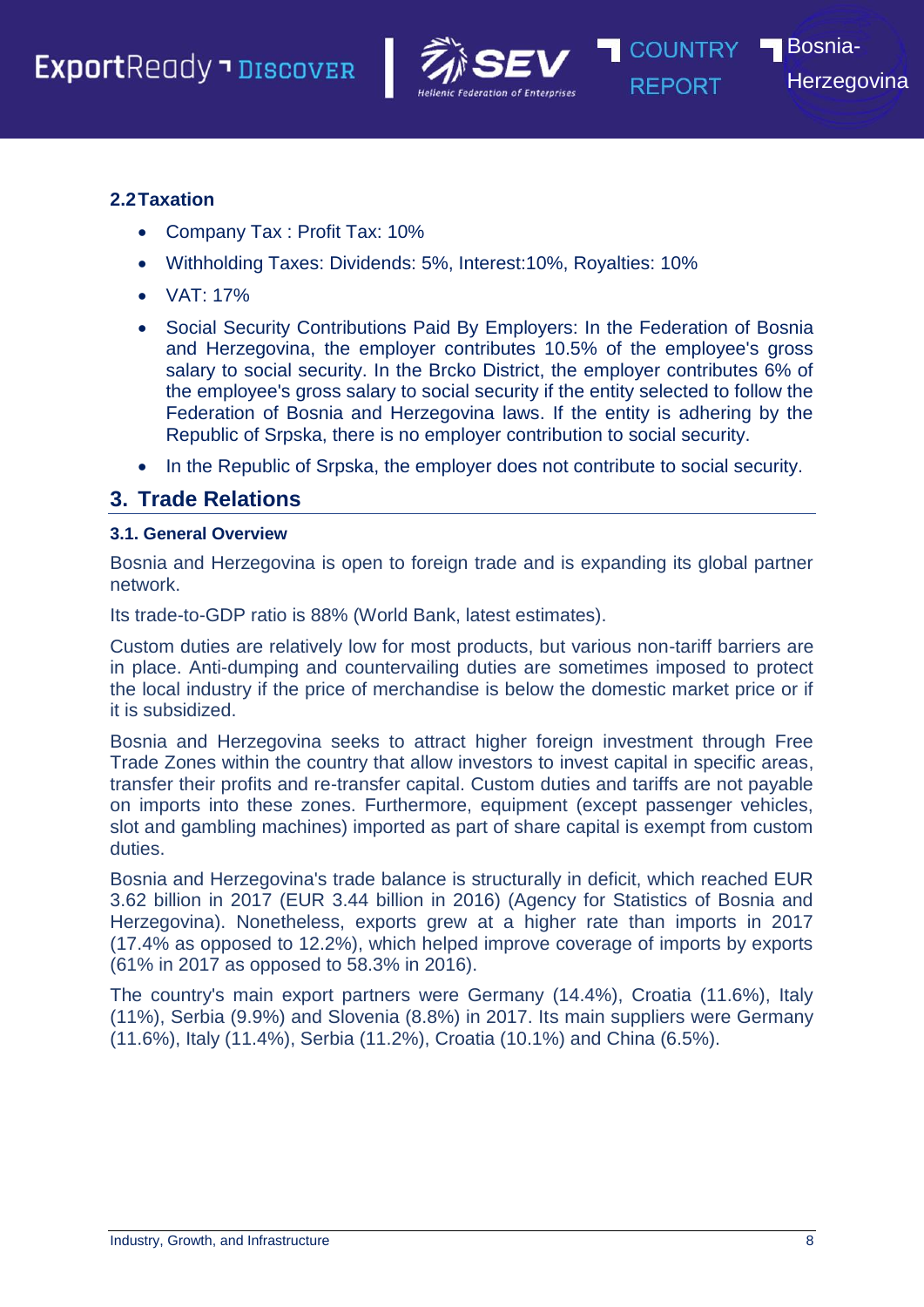

I

COUNTRY **REPORT** 

**Bosnia-Herzegovina** 

| <b>Foreign Trade</b><br><b>Indicators</b>                                     | 2012   | 2013   | 2014   | 2015  | 2016  |
|-------------------------------------------------------------------------------|--------|--------|--------|-------|-------|
| <b>Imports of</b><br><b>Goods (million</b><br>USD)                            | 10,019 | 10,295 | 10,990 | 9,000 | 9,130 |
| <b>Exports of</b><br><b>Goods (million</b><br>USD)                            | 5,162  | 5,687  | 5,891  | 5,100 | 5,327 |
| <b>Imports of</b><br><b>Services (million</b><br>USD)                         | 506    | 498    | 526    | 483   | 485   |
| <b>Exports of</b><br><b>Services (million</b><br>USD)                         | 1,725  | 1,768  | 1,832  | 1,640 | 1,702 |
| <b>Imports of</b><br><b>Goods and</b><br><b>Services (Annual</b><br>% Change) | 0.6    | $-0.3$ | 7.7    | 0.7   | 7.0   |
| <b>Exports of</b><br><b>Goods and</b><br><b>Services (Annual</b><br>% Change) | 0.0    | 7.8    | 4.2    | 6.8   | 9.5   |

*Table 3: Foreign Trade Indicators. Source: World Bank, 2015.*

| <b>Main Customers</b><br>(% of Exports) | 2017  |
|-----------------------------------------|-------|
| <b>Germany</b>                          | 14.4% |
| <b>Croatia</b>                          | 11.6% |
| <b>Italy</b>                            | 10.9% |
| <b>Serbia</b>                           | 9.8%  |
| <b>Slovenia</b>                         | 8.8%  |
| <b>Austria</b>                          | 8.1%  |
| <b>Turkey</b>                           | 3.7%  |
| <b>Montenegro</b>                       | 3.2%  |
| <b>Netherlands</b>                      | 2.3%  |
| <b>Hungary</b>                          | 2.3%  |

Table 4: Main Customers (% of Exports).Source: World Bank, 2015.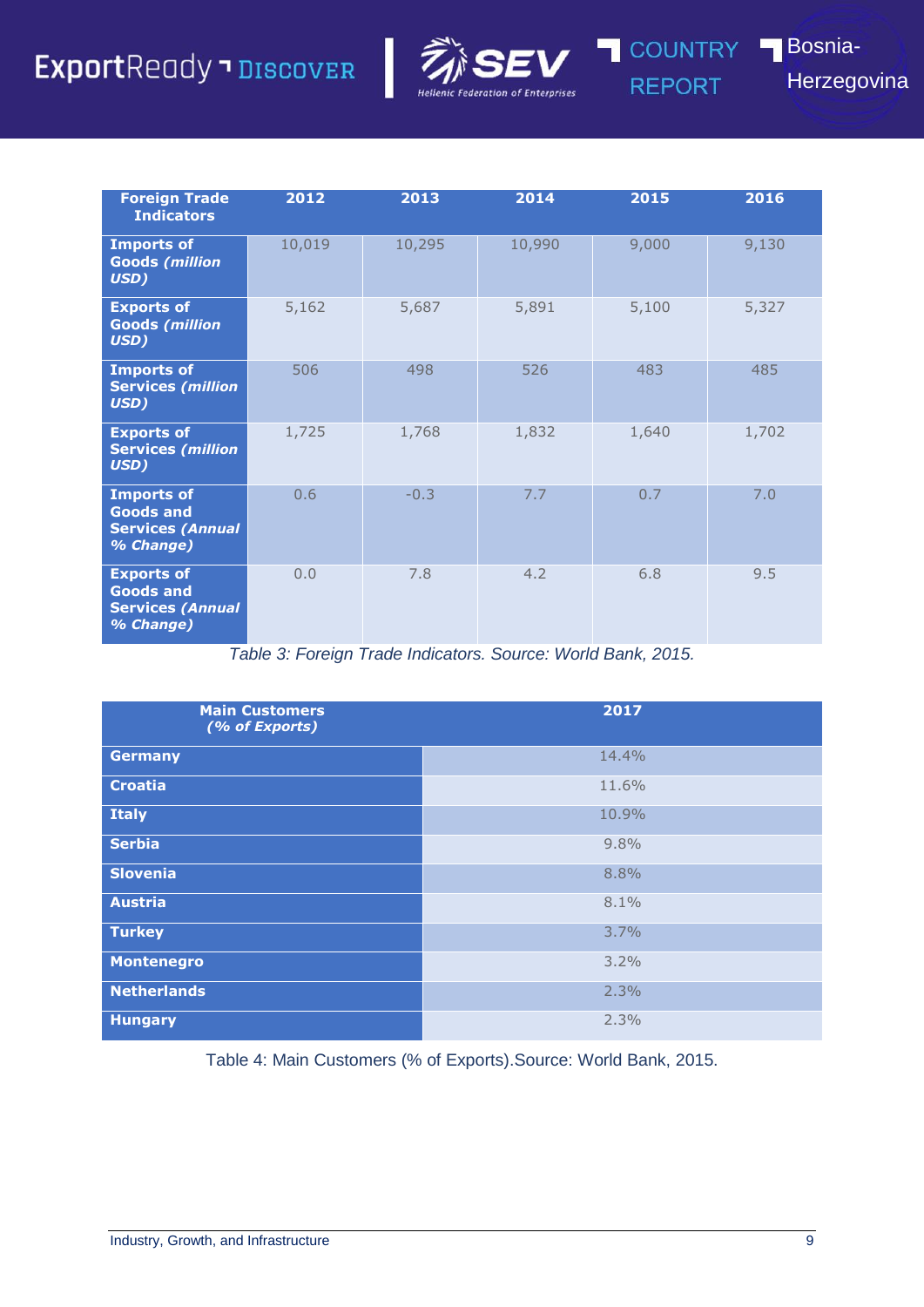

I

COUNTRY **REPORT** 

**Bosnia-Herzegovina** 

| <b>Main Suppliers</b><br>(% of Imports) | 2017  |
|-----------------------------------------|-------|
| <b>Germany</b>                          | 11.6% |
| <b>Italy</b>                            | 11.4% |
| <b>Serbia</b>                           | 11.2% |
| <b>Croatia</b>                          | 10.1% |
| <b>China</b>                            | 6.5%  |
| <b>Slovenia</b>                         | 5.0%  |
| <b>Russia</b>                           | 4.7%  |
| <b>Turkey</b>                           | 4.2%  |
| <b>Austria</b>                          | 3.4%  |
| <b>United States</b>                    | 3.2%  |

Table 5: Main Suppliers (% of Imports). Source: World Bank, 2015.

|                                                              | 6.4 bn USD of products exported in 2017 |  |  |  |  |
|--------------------------------------------------------------|-----------------------------------------|--|--|--|--|
| Seats, whether or not<br>convertible into beds, and          | 6.3%                                    |  |  |  |  |
| <b>Electrical energy</b>                                     | 4.2%                                    |  |  |  |  |
| <b>Unwrought aluminum</b>                                    | 3.2%                                    |  |  |  |  |
| <b>Wood sawn or chipped</b><br>lengthwise, sliced or barked, | $3.2\%$                                 |  |  |  |  |
| <b>Furniture and parts thereof,</b><br>n.e.s. (excl. seats   | 3.0%                                    |  |  |  |  |
| <b>Footwear with outer soles of</b><br>rubber, plastics,     | 2.8%                                    |  |  |  |  |
| <b>Insulated incl. enameled or</b><br>anodized wire, cable   | 2,4%                                    |  |  |  |  |
| <b>Parts and accessories for</b><br>tractors, motor vehicles | 2.3%                                    |  |  |  |  |
| Parts of footwear, incl. uppers<br>whether or not            | $2.0\%$                                 |  |  |  |  |
| <b>Structures and parts of</b><br>structures e.g., bridges   | 2.0%                                    |  |  |  |  |

Table 6: Main Products Exported. Source: Comtrade.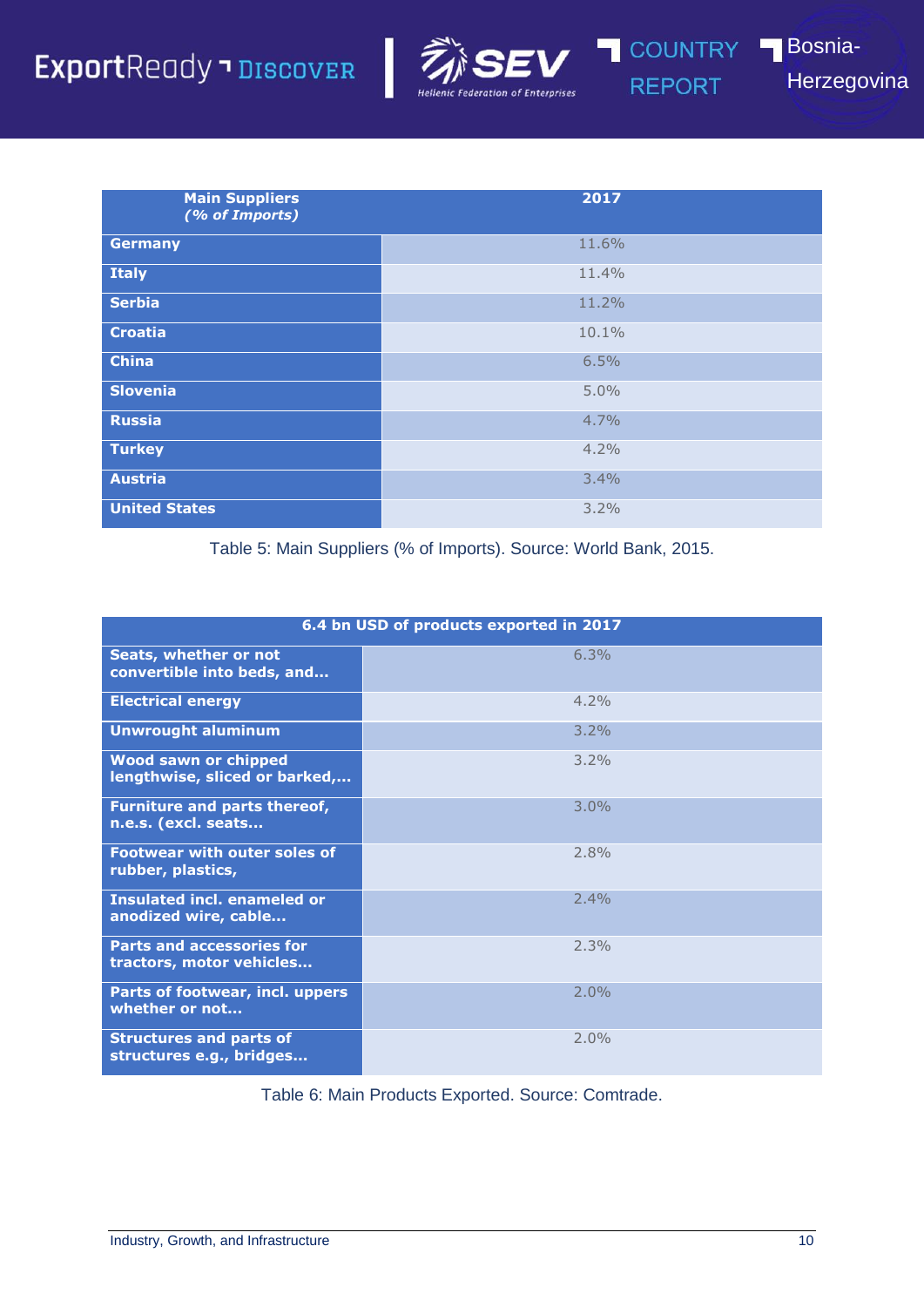

COUNTRY **REPORT** 

**Bosnia-Herzegovina** 

|                                                                 | 10.4 bn USD of products imported in 2017 |  |  |  |  |  |
|-----------------------------------------------------------------|------------------------------------------|--|--|--|--|--|
| <b>Petroleum oils and oils</b><br>obtained from<br>bituminous   | 5.3%                                     |  |  |  |  |  |
| <b>Motor cars and other</b><br>motor vehicles<br>principally    | 3.9%                                     |  |  |  |  |  |
| <b>Petroleum oils and oils</b><br>obtained from<br>bituminous   | 3.2%                                     |  |  |  |  |  |
| Coal; briquettes, ovoids<br>and similar solid<br>fuels          | 2.5%                                     |  |  |  |  |  |
| <b>Medicaments</b><br>consisting of mixed or<br>unmixed         | 2.4%                                     |  |  |  |  |  |
| <b>Electrical energy</b>                                        | 1.7%                                     |  |  |  |  |  |
| <b>Leather further</b><br>prepared after tanning<br>or crusting | 1.2%                                     |  |  |  |  |  |
| <b>Transmission</b><br>apparatus for radio-<br>telephony,       | $1.1\%$                                  |  |  |  |  |  |
| <b>Petroleum gas and</b><br>other gaseous<br>hydrocarbons       | 1.0%                                     |  |  |  |  |  |
| <b>Parts and accessories</b><br>for tractors, motor<br>vehicles | 0.9%                                     |  |  |  |  |  |

Table 7: Main Products Imported. Source: Comtrade.

## <span id="page-10-0"></span>**4. Bilateral Relations**

- Although Greece runs a surplus in its trade with Bosnia, there is a lot of room for improvement.
- Greece is Bosnia-Herzegovina's 18th most important trade partner.
- Greek products and services account for 1.1% of total imports in Bosnia-**Herzegovina**
- Greece is the number one exporting country to the Bosnia-Herzegovinian market in the category of aluminum and aluminum products.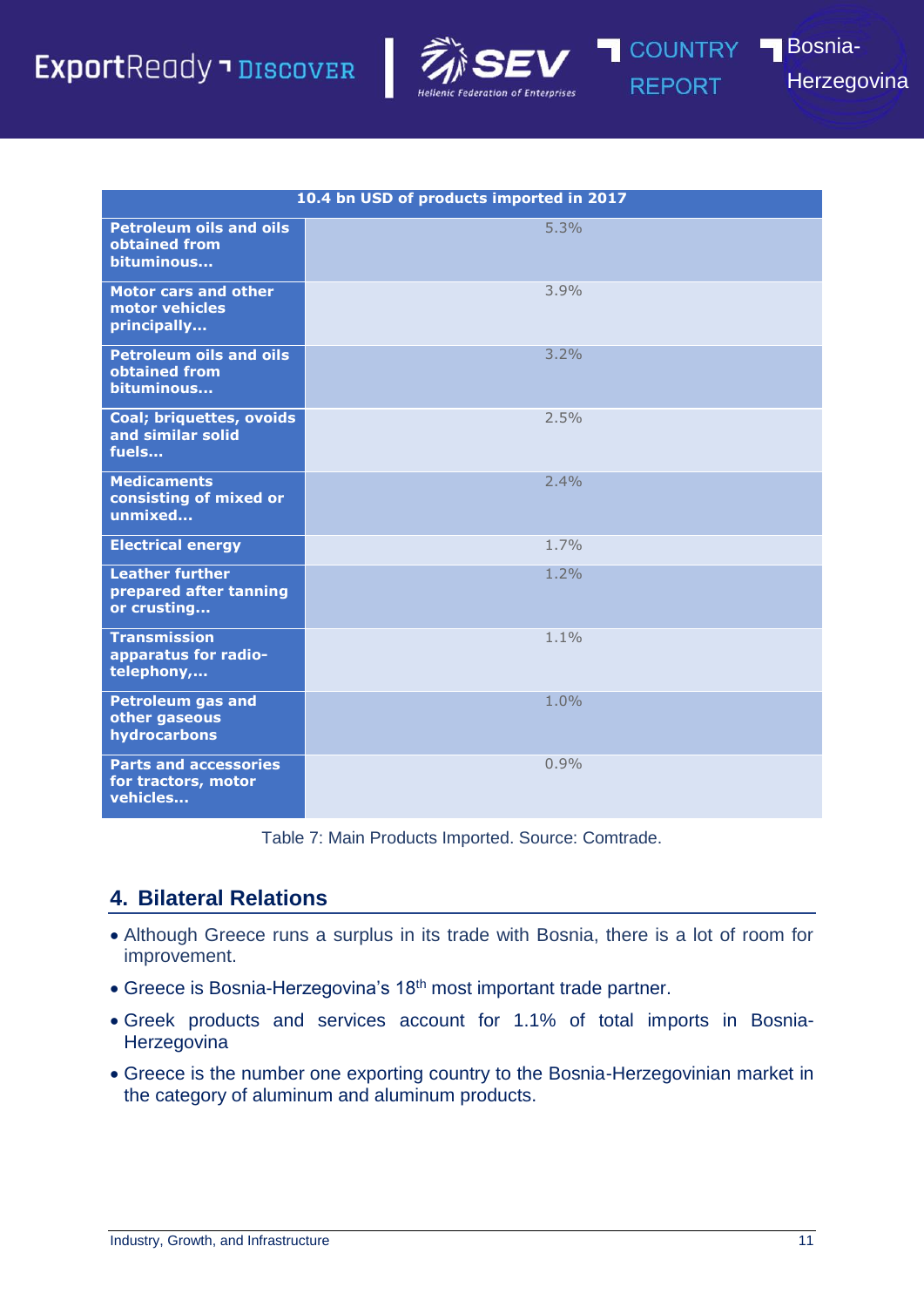

I

**REPORT** 

COUNTRY Bosnia-**Herzegovina** 

| <b>Imports from Bosnia-</b><br><b>Herzegovina</b>              | 2014       | 2015       | 2016      | 2017       |
|----------------------------------------------------------------|------------|------------|-----------|------------|
| <b>FOOD &amp; LIVE ANIMALS</b>                                 | 275,218    | 487,554    | 840,945   | 441,534    |
| <b>BEVERAGES &amp;</b><br><b>TOBACCO</b>                       |            | 14,821     |           | 387,102    |
| <b>CRUDE MATERIALS,</b><br><b>INEDIBLE</b>                     | 874,776    | 230,807    | 444,760   | 2,058,121  |
| <b>MINERAL FUELS,</b><br><b>LUBRICANTS</b>                     | 135,998    | 410,477    | 251,832   | 82,147     |
| <b>ANIMAL &amp; VEGETABLE</b><br><b>OILS, FATS</b>             | 87,897     |            |           |            |
| <b>CHEMICALS &amp;</b><br><b>RELATED PRODUCTS</b>              | 631,073    | 702,046    | 1,420,301 | 1,760,465  |
| <b>MANUFACTURED</b><br><b>GOODS</b>                            | 8,925,073  | 8,552,328  | 4,538,004 | 4,422,002  |
| <b>MACHINERY &amp;</b><br><b>TRANSPORT</b><br><b>EQUIPMENT</b> | 16,521     | 31,582     | 208,808   | 116,975    |
| <b>MISCELLANEOUS</b><br><b>MANUFACTURED</b><br><b>ARTICLES</b> | 185,853    | 196,825    | 210,539   | 2,159,561  |
| <b>OTHER COMMODITIES</b>                                       |            |            |           | 2,878      |
| <b>TOTAL</b>                                                   | 11,132,409 | 10,626,440 | 7,915,189 | 11,430,785 |

Table 8: Greek Imports from Bosnia-Herzegovina. Source: Eurostat

| <b>Exports to Bosnia-</b><br><b>Herzegovina</b>    | 2014       | 2015       | 2016       | 2017       |
|----------------------------------------------------|------------|------------|------------|------------|
| <b>FOOD &amp; LIVE ANIMALS</b>                     | 7,019,545  | 6,287,176  | 7,996,244  | 6,421,641  |
| <b>BEVERAGES &amp;</b><br><b>TOBACCO</b>           | 1,388,912  | 848,422    | 223,604    | 198,703    |
| <b>CRUDE MATERIALS,</b><br><b>INEDIBLE</b>         | 42,617,085 | 42,038,600 | 37,463,934 | 48,684,238 |
| <b>MINERAL FUELS,</b><br><b>LUBRICANTS</b>         | 175        | 288,065    | 16,685     | 32,123     |
| <b>ANIMAL &amp; VEGETABLE</b><br><b>OILS, FATS</b> | 4,704      | 8,988      | 29,123     | 34,376     |
| <b>CHEMICALS &amp;</b><br><b>RELATED PRODUCTS</b>  | 10,055,736 | 9,200,098  | 8,651,614  | 10,325,175 |
| <b>MANUFACTURED</b><br><b>GOODS</b>                | 9,404,452  | 8,702,471  | 7,658,651  | 7,795,155  |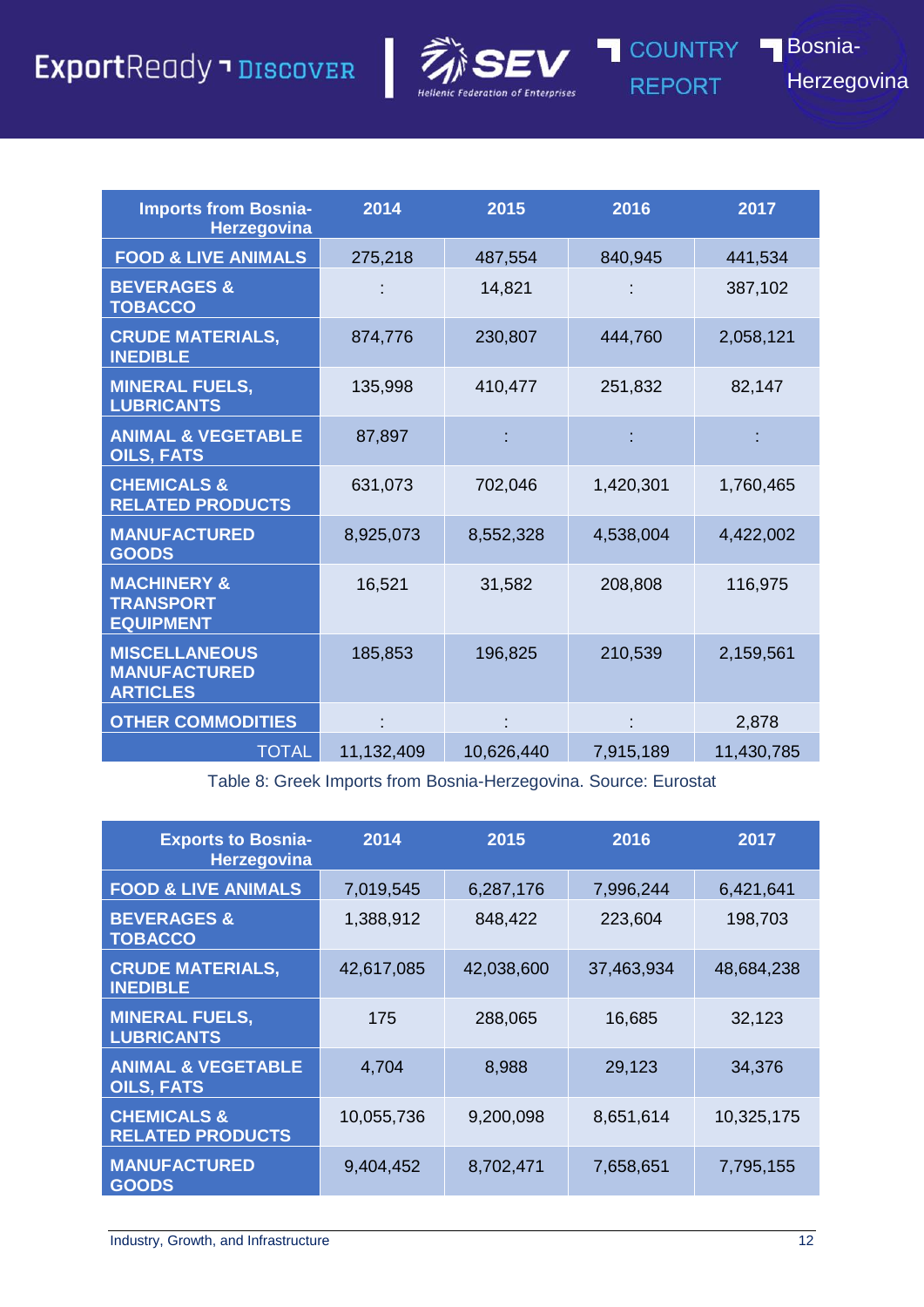

**REPORT** 

| <b>MACHINERY &amp;</b><br><b>TRANSPORT</b><br><b>EQUIPMENT</b> | 962,321    | 1,374,747  | 1,074,739  | 2,105,411  |
|----------------------------------------------------------------|------------|------------|------------|------------|
| <b>MISCELLANEOUS</b><br><b>MANUFACTURED</b><br><b>ARTICLES</b> | 544,550    | 597,735    | 912,190    | 4,040,962  |
| <b>OTHER COMMODITIES</b>                                       | 359,381    | 317,270    | 444,228    | 394,627    |
| <b>TOTAL</b>                                                   | 72,356,861 | 69,663,572 | 64,471,012 | 80,032,411 |

Table 9: Greek Exports to Bosnia-Herzegovina. Source: Eurostat

### <span id="page-12-0"></span>**5. Business Communication**

### **5.1 Dress Code**

- For Men Formal suits and ties. Darker colors are the way to go.
- For Women Dress suits are common (matching top and bottom)
- Business casual attire may be acceptable in certain industries.

### **5.2 Punctuality-Concept of Time**

 People in BiH do tend to leave things to the last minute and so it can be challenging to get them to adhere to a deadline. Lots of coaxing may be needed in this regard. Punctuality too can slip a bit but not by a huge amount of time, at least not in the workplace.

### **5.3Communication Style**

• It is very helpful to make an effort to get to know someone if one wants to enter a business relationship with him/her. Even in policy discussions or meetings, it is best not to start off right away with the topic at hand. Some pleasantries exchanged first are expected.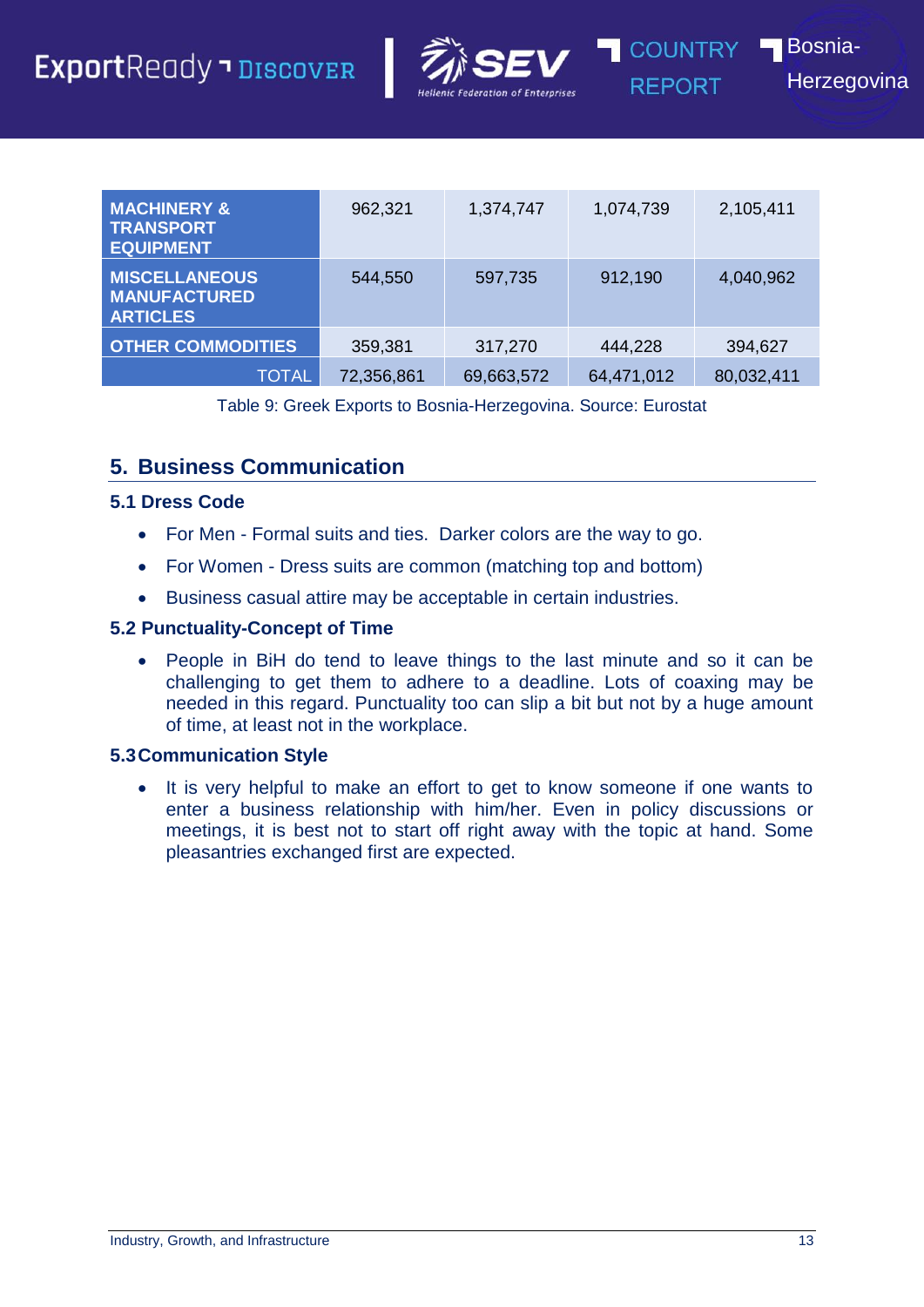

**REPORT** 

## <span id="page-13-0"></span>**6. Useful Contacts**

**Greek Embassy in Sarajevo**  Address : Obala Maka Dizdara 1, 71000 Sarajevo Tel.: (+38733) 560550 Fax: (+38733) 203512 Emergency tel: +387 62469078 E-mail: gremb.sjv@mfa.gr Web-Site: https://www.mfa.gr/Sarajevo Ambassador: Georgios Iliopoulos Consular office in Sarajevo Address: Obala Maka Dizdara 1, 71000 Sarajevo Tel.: (+38733) 560550 Fax: (+38733) 203512 E-mail: gremb.sjv@mfa.gr Head: Georgios – Marios Papaioannou Commercial Section in Sarajevo Address: Obala Maka Dizdara 1, 71000 Sarajevo Tel.: (+38733) 560550 Fax: (+38733) 203512 E - mail: ecocom-sarajevo@mfa.gr

### **Embassy of Bosnia-Herzegovina in Athens**

Address: 25, Filellinon Street 6th Floor 10557, Athens Tel.: +30 210 6411375, 6410788, 6423154 Fax: +30 210 6411978 Email: info@bhembassy.gr Website: [http://www.bhembassy.gr](http://www.bhembassy.gr/)